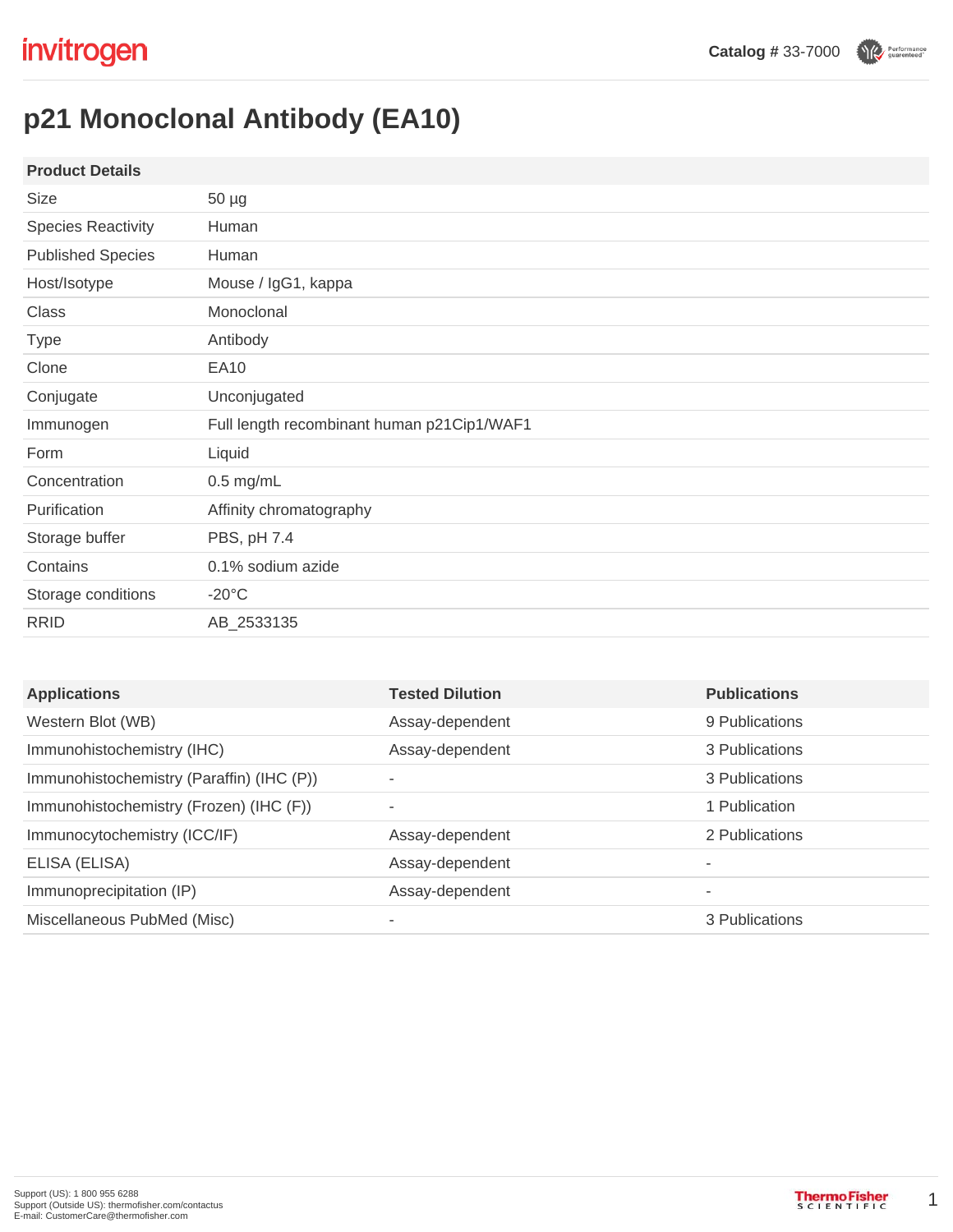## **Product Images For p21 Monoclonal Antibody (EA10)**



#### **p21 Antibody (33-7000)**

Antibody specificity was demonstrated by siRNA mediated knockdown of target protein. MCF7 cells were transfected with p21 siRNA and loss of signal was observed in Western Blot using anti-p21 Monoclonal Antibody (EA10) (Product # 33- 7000). {KD}



#### **p21 Antibody (33-7000) in ICC/IF**

Immunofluorescent analysis of p21 was done on 70% confluent log phase U2OS cells. The cells were fixed with 4% paraformaldehyde for 15 minutes; permeabilized with 0.25% Triton™ X-100 for 10 minutes followed by blocking with 5% BSA for 1 hour at room temperature. The cells were incubated with p21 Mouse Monoclonal Antibody (Product  $\#$  33-7000) at 2  $\mu$ g - 4  $\mu$ g in 1% BSA and incubated for 3 hours at room temperature and then labeled with Alexa Fluor® 488 Rabbit Anti-Mouse IgG Secondary Antibody (Product # A-11059) at a dilution of 1:400 for 30 minutes at room temperature (Panel a: green). Nuclei (Panel b: blue) were stained with SlowFade® Gold Antifade Mountant with DAPI (Product # S36938). F-actin (Panel c: red) was stained with Alexa Fluor® 594 Phalloidin (Product # A12381). Panel d is a merged image showing nuclear localization of p21. Panel e shows no primary antibody. The images were captured at 20X magnification.



**p21 Antibody (33-7000) in IHC** Mouse anti-p21 (EA10) stained lung squamous cell carcinoma.

**View more figures on thermofisher.com**